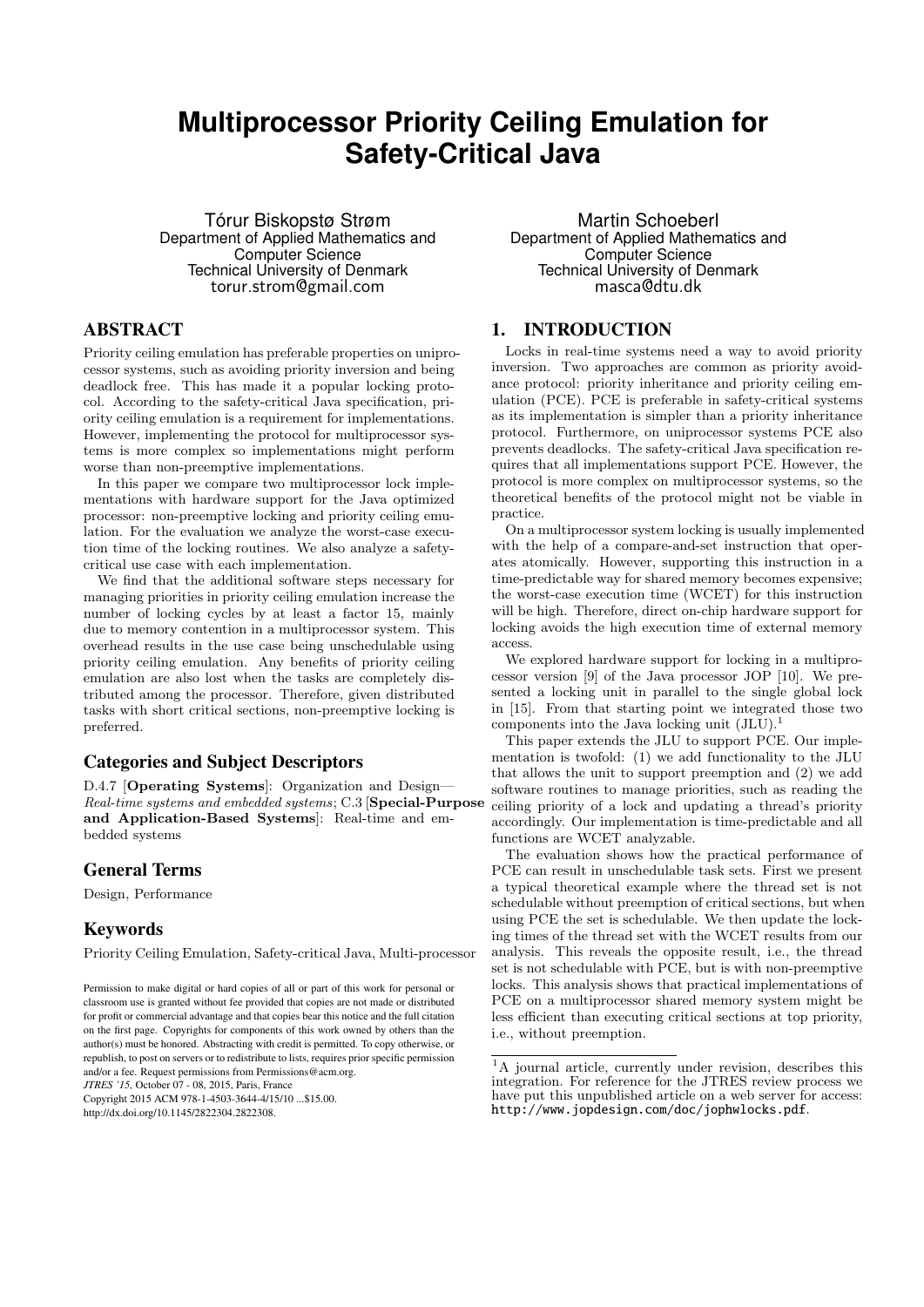We have briefly presented the PCE implementation in [\[18\]](#page-9-3). In this paper we extend the work by (1) providing a more detailed description of our implementation, (2) extending the performance analysis by adding a safety-critical use case, and (3) discuss PCE viability based on the results.

The paper is organized in 8 sections. Section [2](#page-1-0) gives background information on locking, safety-critical Java, and a Java chip-multiprocessor. Section [3](#page-3-0) presents the Java locking unit. Section [4](#page-4-0) describes our implementation of priority ceiling emulation. Section [5](#page-5-0) analyses the WCET of the PCE and non-preemptive (JOP's default locks) implementation and performs the utility analysis of the SCJ RepRap use case [\[17\]](#page-9-4) using the two locking routines. Section [6](#page-6-0) discusses the results from the evaluation. Section [7](#page-8-0) presents related work. Section [8](#page-8-1) concludes the paper.

# <span id="page-1-0"></span>2. BACKGROUND

In the following section we provide background on locking, PCE, safety-critical Java, and the Java processor JOP.

# <span id="page-1-1"></span>2.1 Locking

When two or more computing routines share a stateful resource, and modification of the state is not implicitly atomic, it is necessary to ensure atomicity by other means. There are multiple ways to achieve this, e.g., the timing of two realtime threads is such that they finish modifying the state before the other thread accesses the resource. However, one of the most common methods is to use locks.

A lock has the notion of an owner and until the current owner has released the lock no other thread shall access the resource(s), ensuring atomicity. Locks are not without their own issues though, and two of the main ones are deadlocks and priority inversion [\[6\]](#page-9-5).

Deadlocks can occur in settings with 2 or more locks where threads do not acquire the locks in the same order, e.g. threads  $\tau_1$ ,  $\tau_2$  execute and both try to acquire locks L1 and L2:

- 1.  $\tau_1$  obtains L1.
- 2.  $\tau_2$  preempts  $\tau_1$  and obtains L2.
- 3.  $\tau_2$  tries to obtain L1, but cannot and suspends.
- 4.  $\tau_1$  tries to obtain L2 and suspends, making both threads suspend indefinitely.

Priority inversion happens when a middle priority thread preempts a lower priority thread that holds a lock on which a high priority thread is waiting, even though the middle priority thread might not share a lock with the other two threads. E.g., threads  $\tau_1$ ,  $\tau_2$  and  $\tau_3$ , with increasing priorities 1, 2 and, 3 respectively, execute:

- 1.  $\tau_1$  obtains lock L1, after which  $\tau_3$  preempts it.
- 2.  $\tau_3$  tries to grab L1 and suspends while waiting for  $\tau_1$ to release it.
- 3.  $\tau_1$  continues executing, but is then preempted by  $\tau_2$ .

Thus  $\tau_2$  delays the execution of  $\tau_3$ , even though  $\tau_2$  has a lower priority than  $\tau_3$  and does not share a resource with  $\tau_3$ .

# 2.2 Priority Ceiling Emulation

There exist several protocols to alleviate the problems of deadlocks and priority inversion. Lui Sha et al. [\[13\]](#page-9-6) describe the original priority ceiling protocol, which aims to prevent priority inversion and deadlocks. Under this protocol each lock has a priority assigned that is at least as high as the highest priority of any thread accessing it. If a thread owns a lock and another thread tries to acquire the same lock, the owning thread's priority is temporarily raised to that of the lock, preventing the other thread from executing until the owner has released the lock.

A simpler and, at least in our experience with uniprocessor systems, more common variation of this protocol is priority ceiling emulation [\[4\]](#page-9-7) (PCE). With PCE a system raises a thread's priority to the lock's ceiling priority as soon as the thread acquires the lock, instead of waiting until there is contention. Other threads on the same processor that would acquire the same lock are thereby prevented from executing until the owning thread has released the lock.

Applying PCE to the deadlocking example in Section [2.1](#page-1-1) proceeds as follows:

- 1.  $\tau_1$  obtains L1 and its priority raises to at least that of  $\tau_2$ .
- 2.  $\tau_2$  cannot preempt  $\tau_1$ , allowing  $\tau_1$  to obtain L2.

Applying PCE to the priority inversion example in Section [2.1](#page-1-1) proceeds as follows:

- 1.  $\tau_1$  obtains L1 and its priority raises to at least 3.
- 2. Neither  $\tau_2$  nor  $\tau_3$  can preempt  $\tau_1$ , allowing  $\tau_1$  to execute until it releases L1.

Although locking is well understood on uniprocessor systems, this is not the case for multiprocessor systems, which schedule threads according to partitions. A single global partition allows all threads to execute on all processor, whereas a fully partitioned system fixes threads to specific processors. There also exist systems that mix the two partitioning methods.

Some of the benefits that locking protocols can provide on uniprocessor systems disappear when using multiprocessors. Modifying the deadlocking example so that the threads execute on their own processor (2 partitions):

- 1.  $\tau_1$  executes on processor C1.
- 2.  $\tau_2$  executes concurrently on processor C2.
- 3.  $\tau_1$  obtains L1 and its priority raises to at least that of τ2.
- 4.  $\tau_1$ 's new priority makes no difference to  $\tau_2$ , as it runs on its own processor (and partition), so  $\tau_2$  continues executing and obtains L2.
- 5.  $\tau_1$  tries to acquire L2, but either busy waits or suspends until L2 becomes available.
- 6.  $\tau_2$  tries to acquire L1 but either busy waits or suspends until L1 becomes available, resulting in a deadlock.

Note that PCE still prevents priority inversion on multiprocessor systems. Sharing locks across partitions does not enable lower priority threads within the same processor(s) from preempting a higher priority thread.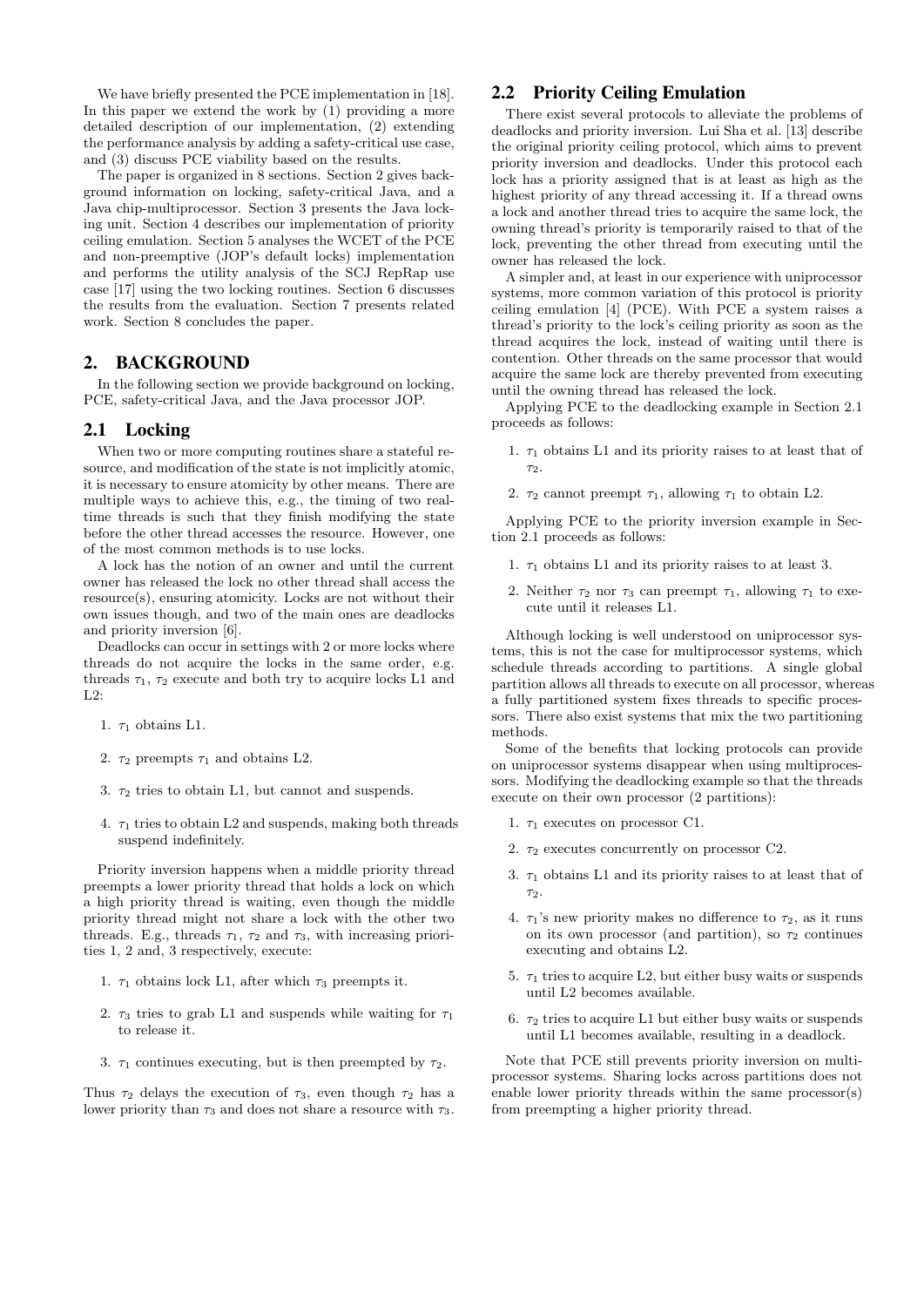# 2.3 Safety-Critical Java

The authors of safety-critical Java (SCJ) [\[8\]](#page-9-8) envision SCJ as a future runtime system for safety-critical systems that need certification. They develop the SCJ specification within the Java community process under specification request number JSR 302. To allow certification of Java programs, the authors only define a very restricted subset of Java. SCJ bases itself on the RTSJ [\[1\]](#page-9-9). It is a subset of RTSJ with some additional classes. It shall be possible to provide the reference implementation of SCJ on top of a standard RTSJ implementation.

SCJ defines three different levels with increasing expressive power for the application programmer, but also increasing complexity of implementation and certification. A level 0 application consists of periodic handlers under the control of a single-threaded cyclic executive. The intention of this level is to be a stepping-stone for developers that are using cyclic executives, programmed in C or Ada. The concurrency model stays the same, only the language changes. Level 1 introduces a preemptive scheduler, very similar to the Ada Ravenscar tasking profile [\[3\]](#page-9-10). Level 2 introduces nested missions and an adapted version of RTSJ's NoHeapRealtimeThread and wait/notify.

All three levels support the notion of missions, a sequence of sub-applications with a mission memory and a set of periodic handlers. Level 2 introduces nested missions. The nested missions of level 2 allow more dynamic systems, where applications can start and stop threads, while an outer mission continues to execute.

With respect to memory areas, all three levels support the memory model with three layers: immortal memory, mission memory, and handler or thread private scopes. The only difference between the levels is that all handlers in level 0 can use the same backing store for their private memories.

SCJ represents concurrency as handlers, similar to RTSJ style event handlers. In fact the SCJ handlers are a subclass of RTSJ's BoundAsyncEventHandler. These handlers are either periodic or event triggered.

## *2.3.1 Missions and Scheduling*

SCJ defines the concept of a mission. A mission consists of a set of handlers (schedulable objects) and a mission memory. The notion of managed handlers and threads means that the start and termination of those entities is under the control of the SCJ implementation. The SCJ application creates handlers within a mission during mission initialization and the number of handlers is constant for a mission. Handlers come in two flavors: a periodic event handler released by a time-trigger and an aperiodic handler released by an event. The event to release an aperiodic handler can be a software event or an interrupt. The handlers and threads are also called schedulable objects. An application may have several missions.

A mission consists of three phases: initialization, execution, and cleanup. At the initialization phase the SCJ implementation creates the mission memory. The system enters the mission memory and creates the handlers and threads within the mission memory. Furthermore, the application must allocate all data structures needed for the handlers to communicate in mission memory (or in immortal memory). Only immortal and mission memory is shared between threads.

On the transition to the execution phase the system starts

all handlers. During the execution phase the application cannot register or start any new handlers. In the execution phase the system allocates temporary objects in handler private memory. Allocation in mission memory or immortal memory is not prohibited. After the cleanup phase, the system clears the mission memory and a new mission may start in a new, possible differently sized, mission memory.

A class that implements Safelet, and at least one class that extends Mission, together represent an SCJ application. Simple programs, consisting of a single mission, can use one class that extends Mission and implements Safelet. How developers specify this main class as the SCJ application is vendor specific.

## *2.3.2 Memory Model*

SCJ defines three memory areas: immortal memory, mission memory, and anonymous private scope memories. Immortal memory is like in the RTSJ for objects that live for the whole application, which might consist of several missions. Mission memory represents a scoped memory that exists for the lifetime of a mission and is the main memory for data exchange between handlers. Each handler has an initial private scope, which the infrastructure enters on release and cleans up at the end of the release. The handler can enter nested private scopes. The private scopes are anonymous, as the application code has no access to a ScopedMemory object that *might* represent this private memory.

The SCJ specification restricts the usage of scoped memory and defines the maximum size of backing store for each thread (handler). Therefore, systems can manage the backing store without memory fragmentation.

## *2.3.3 Locking*

Similar to standard Java, all objects can serve as locks. However, SCJ does not allow synchronized blocks, meaning that the specification restricts the use of the synchronized keyword to methods.

Unlike standard Java, which has no specification on priority inversion avoidance, the SCJ specification requires that all implementations support PCE. Additionally, for level 1 all handlers are fully partitioned, i.e., handlers only ever execute on a dedicated processor. Level 2 allows scheduling partitions that contain more than one processor. However, JOP only supports full partitioning and therefor not SCJ level 2. This limits our PCE implementation to SCJ level 1. As level 0 is a single-threaded cyclic executive, no protection of resources is needed. Although, it is recommended to protect resources by using synchronized methods for easier migration of a level 0 application to a level 1 or level 2 SCJ implementation.

The current draft of the SCJ specification [\[8\]](#page-9-8) (p. 143) specifies that locks shared between threads running on different processors need to have a priority so that synchronized methods execute non-preemptively.

## 2.4 The Java Chip-Multiprocessor

For the implementation of the locking unit we use the multiprocessor version [\[9\]](#page-9-0) of the Java processor JOP [\[10\]](#page-9-1). The choice is motivated by two reasons: (1) the JOP distribution includes a prototype implementation of SCJ [\[12\]](#page-9-11) and (2) JOP is the only time-predictable Java platform that includes a WCET analysis tool [\[11\]](#page-9-12).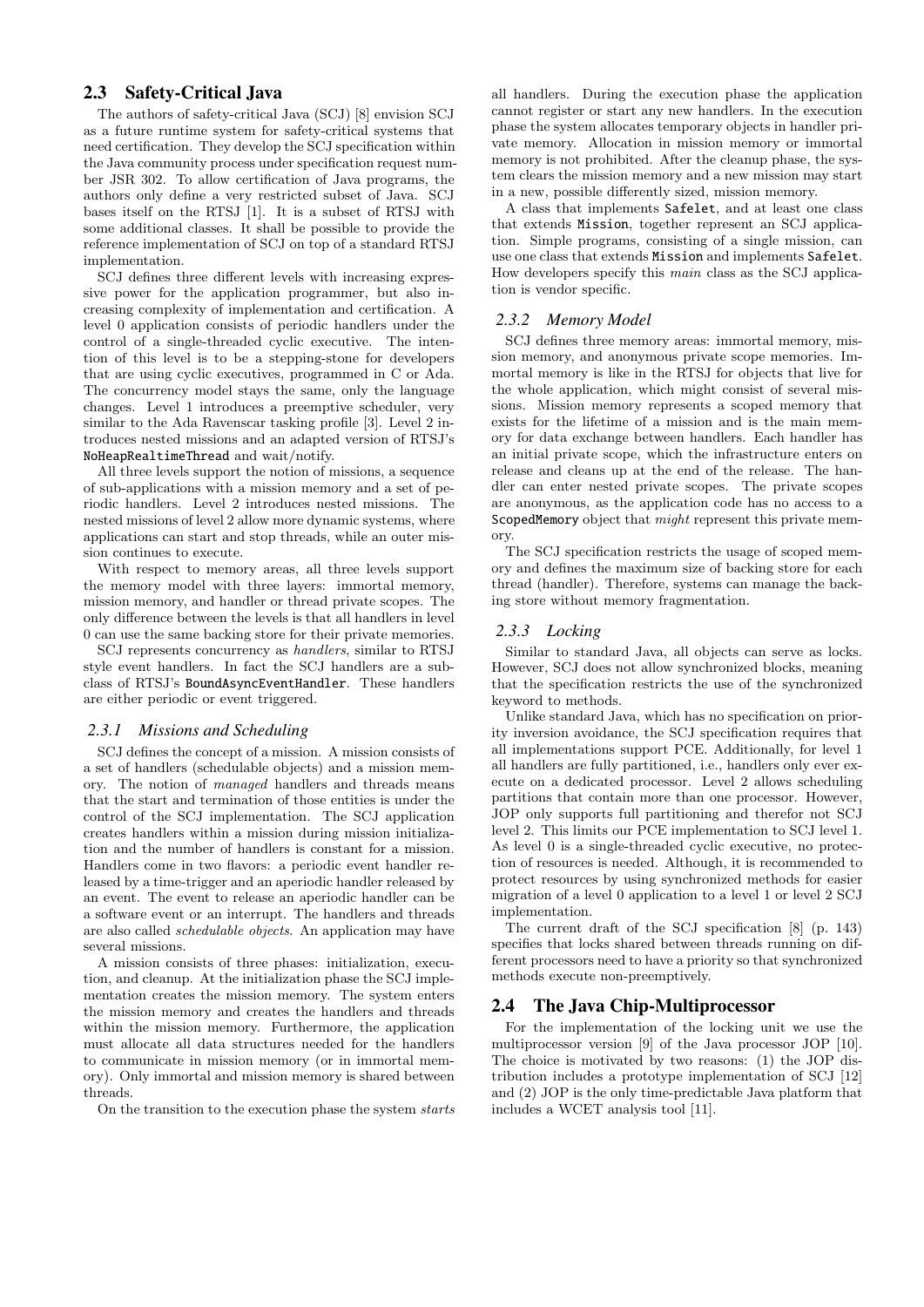The multiprocessor version of JOP includes a time-division multiplexing (TDM) arbiter for the shared main memory. TDM arbitration enables WCET analysis of memory operations. Furthermore, TDM guarantees independent timing of tasks executing on different processors. The timing of a task is not disturbed by other tasks.

The drawback of TDM arbitration is that each memory access might have a maximum waiting time of a full TDM round. Therefore, worst-case memory access time increases considerable with the number of processors. We will see this cost in the implementation of PCE where access to data structures allocated in the shared memory is part of the monitorenter and monitorexit operations.

The JVM specification describes two different methods of marking a monitor: (1) as an attribute of a method and (2) with monitorenter and monitorexit bytecodes. To simplify the implementation on JOP we support only the bytecode version of monitor control. All synchronized methods are modified at link time to start with a monitorenter bytecode and have a monitorexit bytecode before each return.

Threads are scheduled using fully partitioned, fixed-priority scheduling. Each core runs its own scheduler. When the scheduler executes, it iterates through a list of the core's threads in descending priority order. As soon as a thread is found that has been released, it is set as the currently executing thread. If no thread is found the main/idle thread is scheduled until the next thread release.

## <span id="page-3-0"></span>3. THE JAVA LOCKING UNIT

In this Section we describe JOP's default multiprocessor Java locking unit (JLU). Note that the unit is not JOP specific and possibly even usable in non-Java multiprocessor systems.

The JLU is based on the work done in [\[15\]](#page-9-2), where a content adressable memory (CAM) tracks the locks, a global lock manages access to the CAM, and the queues of threads waiting for locks are handled in software. The JLU improves this by merging all of these entities into a single hardware unit.

Figure [1](#page-3-1) shows our hardware configuration with the JLU. Several JOP processors connect to the shared memory via an arbiter. To enable WCET analysis [\[11\]](#page-9-12) of threads running on the multiprocessor version of JOP, we use the TDM based arbitration.

Similar to the arbiter, the JLU is connected to all processors. Figure [2](#page-4-1) shows an overview of the JLU's structure. The JLU maps into the I/O space for each processor. To modify a lock, i.e., either acquire or release a lock, a thread writes the request, as well as the lock's address to the input register. This simple write operation either performs the acquire or release or blocks an acquire until the lock is free.

The state machine that manages the locks switches between requests in the input selector in round-robin style, completing each request before moving to the next request. If a processor has no outstanding request the state machine moves to the next processor in the next clock cycle.

The JLU contains a set of registers that represent lock "entries". Each entry consists of a flag indicating whether the entry is empty, a field with the current owner (processor number), a word (32-bit in the case of JOP) with a lock's address, and a counter to track the number of times the current owner has acquired the lock. The counter is necessary for Java-like systems where a lock can be acquired multiple



<span id="page-3-1"></span>Figure 1: A JOP CMP system with the JLU

times and has to be released an equal number of times.

When requesting a lock, the unit checks if the lock's address already exists in the entries. If so, and another processor already owns the lock, the JLU enqueues the current processor in a FIFO residing in a local on-chip memory. Otherwise the JLU registers the lock in an empty entry and registers the requesting processor as the owner. If the requested lock is already owned by the thread the JLU just increments the counter.

Before requesting a lock, a thread disables its processor's interrupts. In addition, during the JLU's processing of either an acquisition or release, the JLU blocks the processor's write request on the interconnect. This stalls the processor until the request is complete and the processor has acquired/released the lock, effectively making the thread spinwait at top priority. If the processor releases its final lock the thread enables interrupts.

Threads can read the result of a request by reading from the same IO address. The result indicates whether the thread now has acquired/released the lock or whether there are no lock entries left so the system throws an exception. Note that a read does not stall the processor like the requests.

Mapping the JLU in IO space and using the interconnect to stall a processor means that the JLU is not JOP specific and is usable on other processors that have interconnects with similar support.

Requesting a lock in the JLU has a low overhead. While waiting for a lock, a thread non-preemptively spin-waits. While owning a lock, a thread non-preemptively executes the critical section. The JLU locking can therefore be considered a degenerated form of PCE, hereafter referred to as DPCE. The main difference between PCE and DPCE is that PCE allows preemption when there are locks with ceiling priorities that are lower than some thread priorities.

According to the SCJ specification, critical sections, protected by locks that are shared between processors, have to run at top priority, as priorities between scheduling partitions have no meaning. This means that DPCE behaves like PCE except when a lock is not shared between processors and has a ceiling priority that is lower than at least one other thread on the processor that does not access the lock.

The current draft of the SCJ specification [\[8\]](#page-9-8) (p. 143)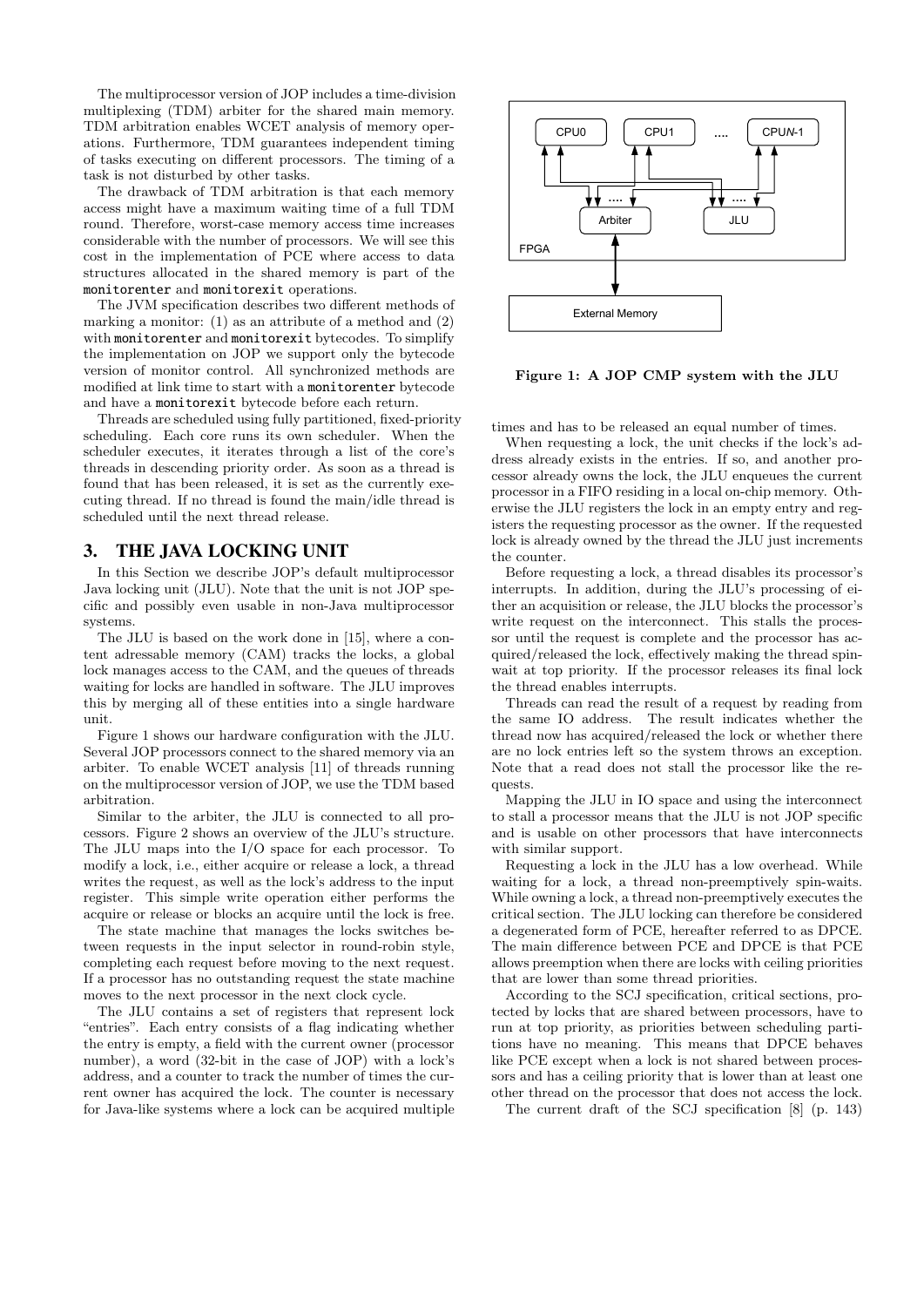

<span id="page-4-1"></span>Figure 2: The Java locking unit

specifies that locks shared between threads running on different processors need to have a priority so that synchronized methods execute non-preemptively:

On a Level 1 system, the schedulable objects are fully partitioned among the processors using the scheduling allocation domain concept. The ceiling of every synchronized object that is accessible by more than one processor has to be set so that its synchronized methods execute in a nonpreemptive manner. This is because there is no relationship between the priorities in one allocation domain and those in another.

On a Level 2 system, within a scheduling allocation domain, the value of the ceiling priorities must be higher than all the schedulable objects on all the processors in that scheduling allocation domain that can access the shared object. For monitors shared between scheduling allocation domains, the monitor methods must run in a non-preemptive manner.

## <span id="page-4-0"></span>4. PCE IMPLEMENTATION

Although JOP already implements a degenerated form of PCE there are quite a few changes necessary to implement proper PCE.

As in standard Java, SCJ allows each object to serve as a lock. In addition, SCJ allows the ceiling priority of each lock to be configurable. It is therefore necessary to register and remember the priority of object's throughout their lifetime. However, SCJ requires that each lock priority not explicitly set uses a system default priority, so PCE implementations need only register an object's priority when that priority is other than the default.

There are multiple options to maintain a object/priority mapping, e.g., a hash map, a table, the object header, etc. As a quick and efficient solution we found unused space in

JOP's object header alongside the scope levels. This header field is 32 bits long, which we split into two 16 bit words, with one maintaining scope levels and the other maintaining an object's (potential) ceiling priority. This limits both the scopes and the priorities to 65536 levels. However, we find this to be more than adequate for most, if not all, solutions. If the priority field is zero, the ceiling of the object is not set, so if a thread uses the object as a lock, the ceiling will be the system default.

The JLU implements DPCE, meaning that threads always spin wait at top priority. It is therefore necessary to make some changes to the JLU before it supports proper PCE.

The JLU only maintains queues of processors waiting for locks and therefore doesn't distinguish between threads on each processor. It is therefore an issue if two threads on the same processor try to request the same lock, as the JLU would only enqueue the processor once. However, from PCE we know that threads requesting the same lock should not have a priority higher than the ceiling of the lock. Therefore, other threads on the same processor trying to acquire the same lock will not be scheduled as long as one of the threads is holding the lock.

To support preemption, we have modified the JLU's locking procedure. Instead of disabling interrupts until a processor releases all its locks, interrupts are only disabled for the duration of a request, i.e., the processor immediately owns the lock, the JLU has enqueued the processor or the processor released the lock. Furthermore, we add a request port to the JLU that returns the state of a lock, i.e., whether the current processor is the owner or not. A thread can thereby spin in software (preemptively) while checking if it has become the owner.

One of the issues with PCE is the necessity to track priorities as a thread acquires different locks, so that the thread gets the priorities in reverse order as it releases the locks. In the following example thread  $\tau_1$ , and locks L1 and L2, have the corresponding priorities 1,2 and 3, with 3 being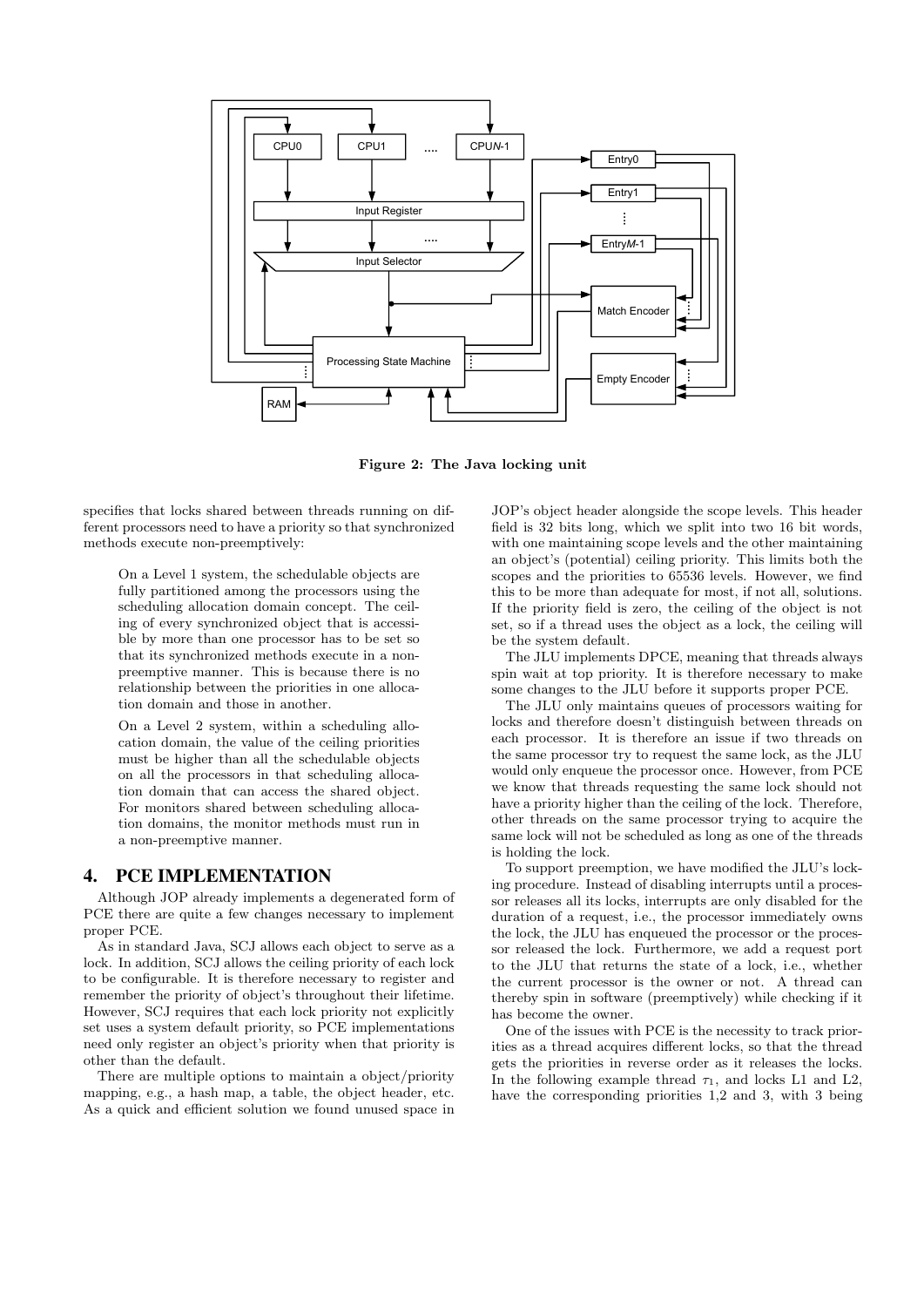the highest:

- 1.  $\tau_1$  executes at priority 1.
- 2.  $\tau_1$  requests L1 and its priority changes to 2.
- 3.  $\tau_1$  requests L2 and its priority changes to 3.
- 4.  $\tau_1$  requests L1 again, but its priority remains at 3.
- 5.  $\tau_1$  releases L1 with no priority change.
- 6.  $\tau_1$  releases L2 and its priority reverts to 2.
- 7.  $\tau_1$  releases L1 and its priority reverts to 1.

To support this functionality we implemented priority "bread crumbs" (PBC). Each thread contains an array index as well as a priority array and a lock count array, both with length  $k+2$ , where k is the number of locks with a priority other than the default. k is found by registering all ceiling modifications and counting the number of different priorities.

In SCJ priority modifications are only allowed during mission initialization. This means that the system can determine the PCB array sizes at the end of mission initialization without degrading the performance of the mission itself. The system uses the PBCs as follows:

#### Locking

- 1. Read object's priority (P1).
- 2. Read thread's current priority (P2).
- 3. If  $P1 > P2$  increment PBC index, add P1 at new index and set thread's priority to P1.
- 4. Increment PBC lock count at current index.

#### Unlocking

- 1. Decrement PBC lock count at current index.
- 2. If lock count is 0, decrement PBC index and set thread's priority to the priority at the new index.

All of the operations only modify variables related to the currently executing thread, which means no synchronization is necessary. As such the locking procedures become as follows:

#### monitorenter

- 1. Update thread's priority
- 2. Request lock in JLU
- 3. Spin while waiting for the lock

#### monitorexit

- 1. Release lock in JLU
- 2. Update thread's priority

In addition to these modifications, we also update the scheduler on JOP. Although the priority of a thread can change during lock acquisition/release, we do not actually modify the thread queue. Instead, we modify the scheduler such that it iterates through the **entire** thread queue every <span id="page-5-1"></span>Table 1: WCET in clock cycles for each lock implementation.

|                      |           | processors |            |            |            |  |  |  |
|----------------------|-----------|------------|------------|------------|------------|--|--|--|
|                      |           | 2          | 4          | 8          | 12         |  |  |  |
| monitorenter         |           |            |            |            |            |  |  |  |
| <b>DPCE</b><br>PCE   | 33<br>606 | 38<br>1081 | 48<br>1362 | 68<br>1663 | 88<br>1964 |  |  |  |
| monitorexit          |           |            |            |            |            |  |  |  |
| $_{\rm DPCE}$<br>PCE | 27<br>505 | 32<br>890  | 42<br>1128 | 62<br>1376 | 82<br>1624 |  |  |  |

time and finds the highest priority thread which is also released. Although this makes the WCET of a core's scheduler  $O(t)$ , where t is the number of threads on the core, this is not an issue for our tests, as the number of threads per core are low (1 for the use case). The benefit of this is that we do not have to manipulate the scheduler's priority queue during lock acquisition/release, thereby avoiding  $O(t)$  WCET overhead during locking.

## <span id="page-5-0"></span>5. EVALUATION

In this section we compare the WCET of the lock implementations of DPCE and PCE. We use the Altera DE2-70 board with JOP's alde2-70cmp top-level file for our analysis.

The number of lock entries in the JLU is configurable, but we use the default configuration with 32 entries. Previous tests have shown that the number of entries negligibly affects the performance and mainly affects the size of the hardware.

### 5.1 WCET of Locking Operations

Table [1](#page-5-1) shows the WCET analysis results for the locking routines for DPCE and PCE on different number of processor configurations. For DPCE we manually count the number of microcode steps for monitorenter and monitorexit in asm/src/jvm.asm. We also count the number of hardware cycles used by the JLU by analyzing vhdl/scio/ihlu.vhd. For PCE we have to analyze jopsys\_lck\_req, jopsys\_lck\_rel and jopsys\_lck\_stat in asm/src/jvm.asm, as well as counting cycles in vhdl/scio/ihlu.vhd. Additionally, we have to analyze the two software routines, f\_monitorenter and f\_monitorexit, that read, track, and update the priorities. We do this using JOP's WCET analysis tool with the options -jop.jop-rws=3n+2 and -jop.jop-wws=3n+2, where  $n$ is the number of processors. These options ensure that the worst-case memory access latency is used in the analysis that corresponds to the latency experienced in the hardware with the corresponding number of processors.

The results show that the additional complexity of PCE negatively impacts the locking/unlocking performance by at least a factor 15. As both implementations use the same JLU with only minor hardware modifications, the negative impact of PCE can be attributed to the necessary software steps responsible for tracking/modifying priorities.

The WCET increase relative to the processor count is understandable, as some of the software steps have to access data structures in the shared memory. This access goes through the TDM arbiter and the memory access time increases with the number of processors.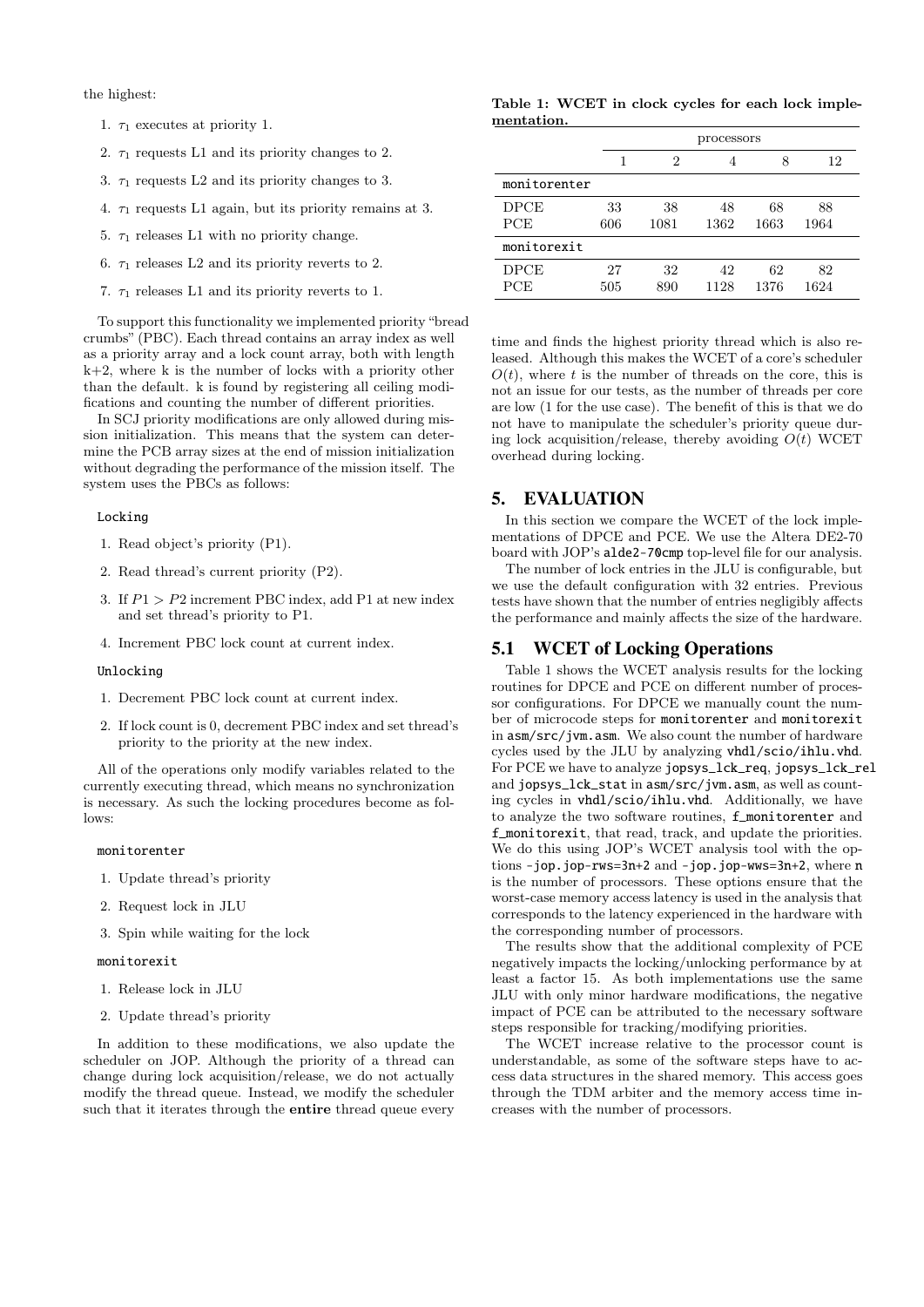# 5.2 The RepRap Use Case

In this section we show that the problems present before propagate to the application level, affecting the schedulability of the SCJ RepRap use case [\[17\]](#page-9-4).

The SCJ RepRap application is the controller in a RepRap 3D printer setup. A host computer takes a 3D drawing and generates textual printing instructions (G-codes). The host then sends these instructions to the controller, which acts accordingly, such as moving the printing head and extruding the melted plastic.

The controller is implemented as an SCJ application consisting of 4 periodic event handlers: RepRapController, Host-Controller, CommandController, and CommandParser. The HostController manages the serial communication between the printer and the host. The CommandParser parses the received textual instructions. If the received text represent a valid instruction, a command object is set up and enqueued in the CommandController, which executes the received commands in FIFO order. Finally the RepRap controller controls the printer itself according to the executed command objects.

Table [2](#page-7-0) shows the event handler periods. The HostController and RepRapController have short periods, as this is necessary for the host communication and RepRap hardware. The other two event handlers do not have such strict timing requirements and therefore operate at longer periods. The four event handlers are constructed as a pipeline for processing printing instructions. A lock is shared between each stage to synchronize data. Additionally, there is cyclic synchronization between three of the handlers. We therefore find that the SCJ RepRap application functions as a reasonable use case for testing hard real-time locking performance.

The SCJ RepRap paper [\[17\]](#page-9-4) uses a uniprocessor version of JOP. In our test we configure JOP with 4 processors and run each handler on a separate processor. We also optimize the application for 4 processors, removing unnecessarily coarse grained synchronizations, such as holding a lock while writing each part of a message to the host when the application construction prevents the message from being interleaved with other messages. Overall the changes are minor.

We use JOP's WCET tool to analyze the even handlers. JOP is configured with either DPCE or PCE, after which we analyze the WCET of the application. Table [2](#page-7-0) contains the WCET of each handler using the respective locks. We also include the total time an event handler can be blocked. In a CMP environment both DPCE and PCE allow event handlers to be blocked multiple times by event handlers on other processors acquiring the same lock(s), as priorities have no meaning across processors.

Our use of only a single event handler per processor simplifies the utilization test, as blocking times do not propagate down any priority chain. Our utilization test is therefore  $W + B < T$  for each event handler, where W, B and T are the event handler's WCET, maximum blocked time and period, respectively.

For DPCE the inequalities are:

| RepRapController:  | $0.253 + 0.054 < 1$   |
|--------------------|-----------------------|
| HostController:    | $0.717 + 0.270 < 1$   |
| CommandController: | $2.423 + 1.242 < 20$  |
| CommandParser:     | $12.039 + 0.723 < 20$ |



## <span id="page-6-1"></span>Figure 3: The Legend for the schedulability examples

Each inequality is satisfied, meaning the set of event handlers is schedulable.

For PCE the inequalities are:

| RepRapController:  | $0.419 + 0.256 < 1$   |
|--------------------|-----------------------|
| HostController:    | $1.454 + 0.432 < 1$   |
| CommandController: | $3.765 + 1.886 < 20$  |
| CommandParser:     | $12.458 + 0.973 < 20$ |

PCE's overhead results in an overall reduction in event handler performance, resulting in an unschedulable event handler set.

# <span id="page-6-0"></span>6. DISCUSSION

As mentioned, PCE has qualities that make it preferred in many real-time contexts, as evidenced by the SCJ specification. However, as seen in Sections [5,](#page-5-0) the implementation complexity has an impact on performance, and any benefits of PCE are lost if the task set is completely distributed. In this section we generalize our results by presenting a typical argument for PCE, after which we apply the WCETs in Table [1](#page-5-1) and show in more details why the argument does not necessarily hold when practical issues affect it.

Throughout the examples we use the conventions as shown in Figure [3.](#page-6-1) All WCETs, locking times, etc. are in clock cycles. For the critical section we assume a lock acquisition/release time of 180 cycles, which is included. Note that the critical section is also included in the WCET.

## 6.1 Initial Example

The first example shows a thread set that is not schedulable with DPCE, but is with the PCE. We use the thread set in Table [3](#page-7-1) for this example and list the threads in increasing priority order, such that  $\tau_0$  has the lowest priority and  $\tau_3$  the highest priority. All threads start at time 0. Additionally we distribute them between 2 processors such that  $\tau_0$  and  $\tau_1$ execute on one processor, and  $\tau_2$  and  $\tau_3$  on the other. The example only contains a single lock shared by  $\tau_0$  and  $\tau_2$ .

Figure [4](#page-7-2) shows the DPCE schedule for the thread set. From the start  $\tau_1$  and  $\tau_3$  block  $\tau_0$  and  $\tau_2$  respectively.  $\tau_2$ is then blocked by  $\tau_0$  holding the lock. When  $\tau_3$  is to be released again,  $\tau_2$  is still in its critical section. As all critical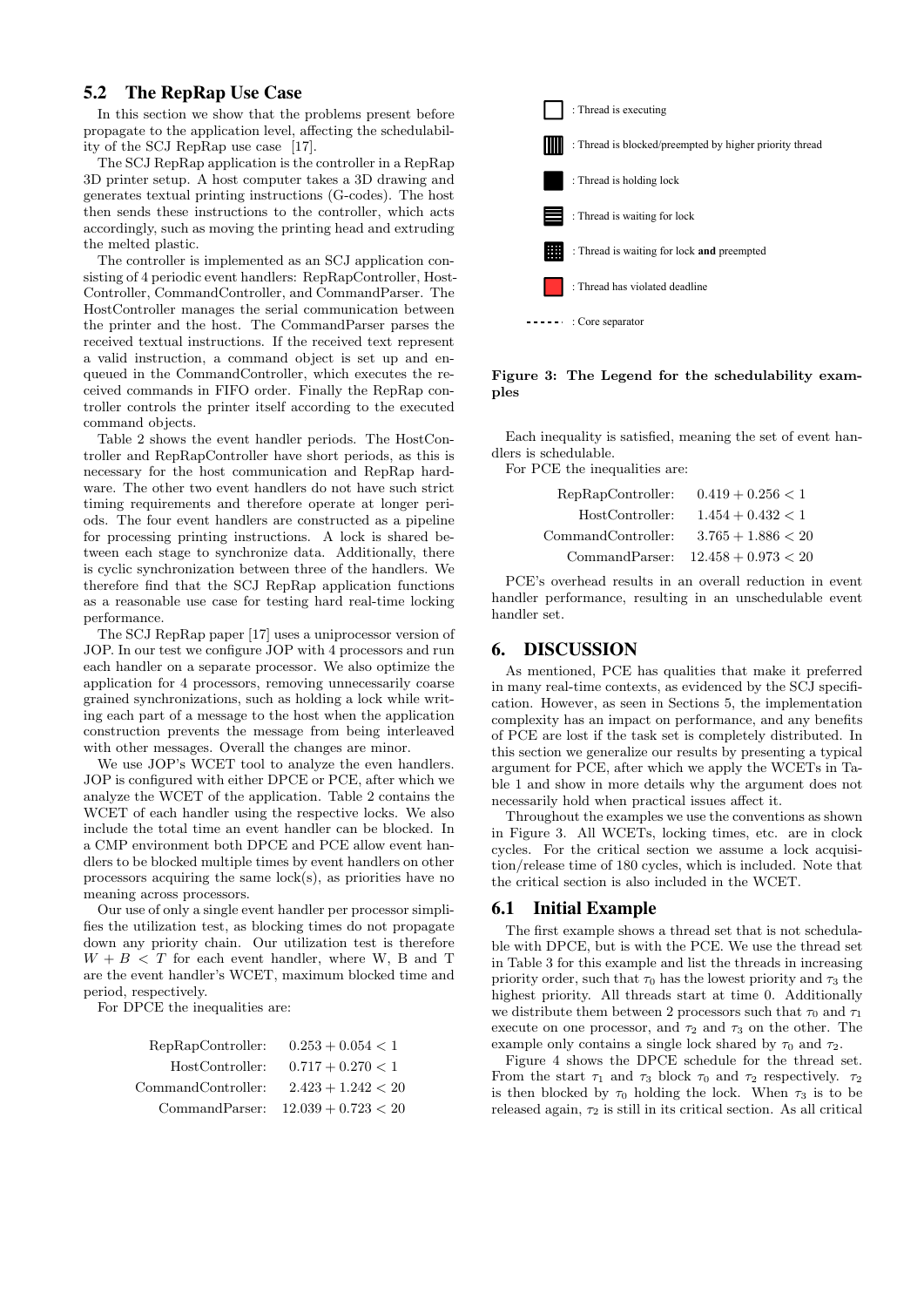Table 2: Periods and WCET for the periodic event handlers when using DPCE and PCE

<span id="page-7-0"></span>

|                       |             | $WCET$ (ms) |        | Max. potential blocking time (ms) |            |  |
|-----------------------|-------------|-------------|--------|-----------------------------------|------------|--|
| <b>PEH</b>            | Period (ms) | $\rm DPCE$  | PCE    | DPCE                              | <b>PCE</b> |  |
| RepRapController      |             | 0.253       | 0.419  | 0.054                             | 0.256      |  |
| <b>HostController</b> |             | 0.717       | 1.454  | 0.270                             | 0.432      |  |
| CommandController     | 20          | 2.423       | 3.765  | 1.242                             | 1.886      |  |
| CommandParser         | 20          | 12.039      | 12.458 | 0.723                             | 0.973      |  |

<span id="page-7-1"></span>

<span id="page-7-4"></span>Table 4: Thread set updated with the DPCE locking

| Thread   | <b>WCET</b> | Period | Deadline | <b>Critical Section</b> | times    |             |        |          |                  |
|----------|-------------|--------|----------|-------------------------|----------|-------------|--------|----------|------------------|
|          |             |        |          |                         | Thread   | <b>WCET</b> | Period | Deadline | Critical Section |
| $\tau_0$ | 800         | 1600   | 1600     | 400                     |          |             |        |          |                  |
| $T_1$    | 400         | 1600   | 1600     | N/A                     | $\tau_0$ | 700         | 1600   | 1600     | 300              |
| $\tau_2$ | 400         | 1600   | 1600     | 200                     |          | 400         | 1600   | 1600     | N/A              |
| $\tau_3$ | 400         | 1000   | 400      | N/A                     | $\tau_2$ | 300         | 1600   | 1600     | 100              |
|          |             |        |          |                         |          | 400         | 1000   | 400      | N/A              |



<span id="page-7-2"></span>Figure 4: The initial DPCE schedule

sections in DPCE are non-preemptable,  $\tau_2$  delays  $\tau_3$  so that  $\tau_3$  misses its deadline.

Figure [5](#page-7-3) shows the PCE schedule for the same thread set. The ceiling of the lock is not higher than the highest locking thread, so  $\tau_3$  preempts  $\tau_2$ , allowing  $\tau_3$  to reach its deadline, after which  $\tau_2$  runs to completion.

# 6.2 WCET Updated Example

From the WCET analysis in Table [1](#page-5-1) we see that DPCE only uses 70 cycles for lock acquisition/release. We can therefore reduce the critical section (and thereby WCET) by  $180 - 70 \approx 100$  cycles. Table [4](#page-7-4) shows the new DPCE thread set. The schedule then becomes as shown in Fig-ure [6.](#page-7-5) We see that  $\tau_0$ 's reduced locking time means that  $\tau_2$ 



<span id="page-7-3"></span>Figure 5: The initial PCE schedule



<span id="page-7-5"></span>Figure 6: The WCET updated DPCE schedule

is not blocked for as long and manages to finish before  $\tau_3$ executes again. Using DPCE is therefore not an issue here.

Table [1](#page-5-1) shows that PCE uses at least 1600 cycles for lock acquisition/release. For the sake of argument and the figures, we only add 200 cycles to the PCE critical sections. The updated thread set is shown in Table [5](#page-7-6) and the new schedule in Figure [7.](#page-8-2) We see that the 200 cycle increase expands  $\tau_0$ 's critical section to the point where  $\tau_3$  blocks  $\tau_2$ . When  $\tau_2$  is finally able to execute, it hits its deadline, meaning the PCE task set is not schedulable.

We acknowledge that the examples are still theoretical and that in many cases our argument will not apply, such as if many tasks run on a few processors, and the critical sections are long. However, we find the examples still illustrate the issues with choosing PCE as a requirement in SCJ based on its theoretical benefits on uniprocessor systems.

<span id="page-7-6"></span>Table 5: Thread set updated with the PCE locking times

| Thread   |      |      |      | WCET Period Deadline Critical Section |
|----------|------|------|------|---------------------------------------|
| $\tau_0$ | 1000 | 1600 | 1600 | 600                                   |
| $\tau_1$ | 400  | 1600 | 1600 | N/A                                   |
| $\tau_2$ | 600  | 1600 | 1600 | 400                                   |
| $\tau_3$ | 400  | 1000 | 400  | N/A                                   |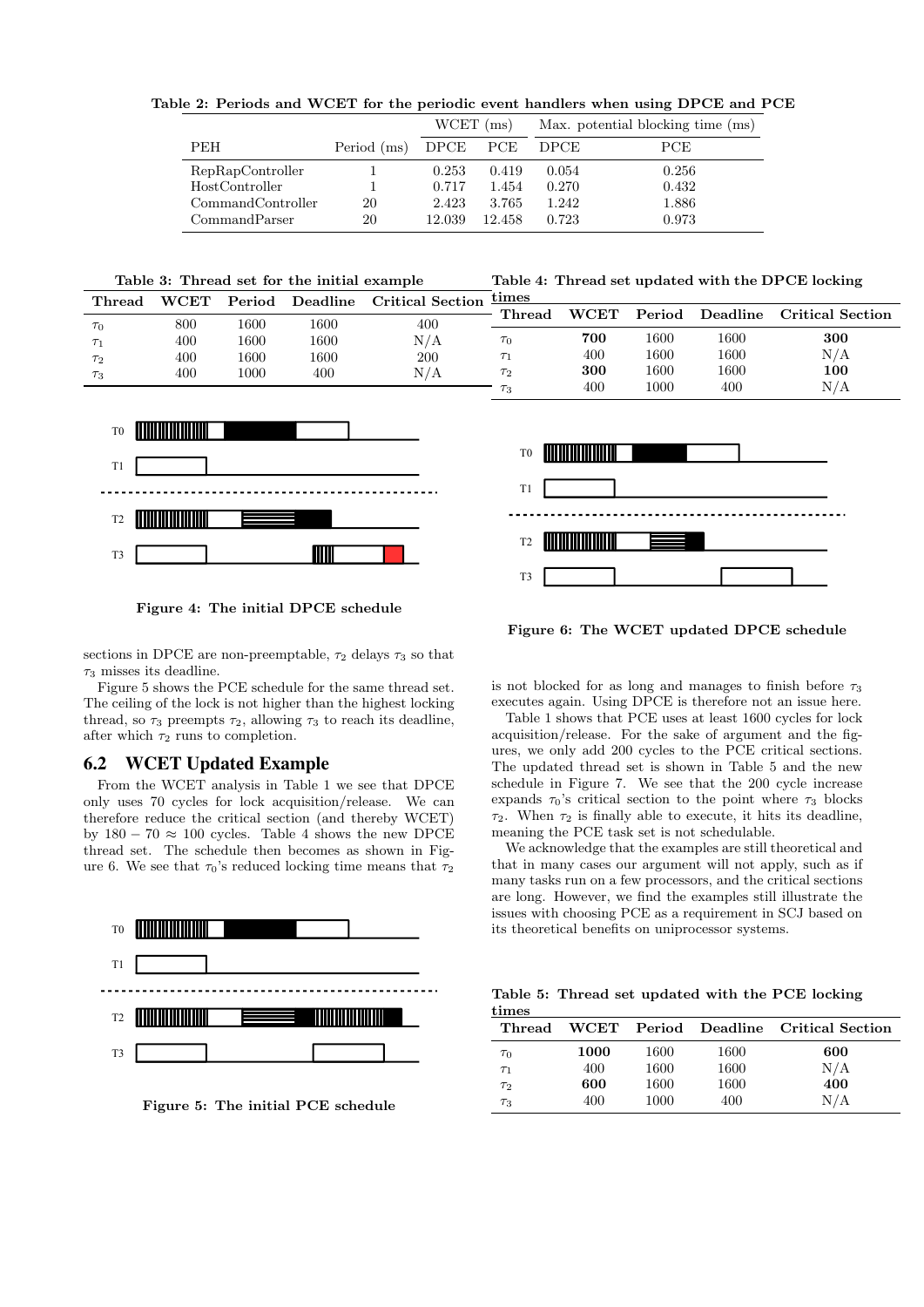

<span id="page-8-2"></span>Figure 7: The WCET updated PCE schedule

# <span id="page-8-0"></span>7. RELATED WORK

We are not the first to implement PCE for SCJ. The Hardware near Virtual Machine [\[14\]](#page-9-13) is a uniprocessor platform that implements SCJ and PCE. When an application sets the priority of an object, the system creates a monitor object and sets a reference to it in the lock object's header. The monitor object contains the specified priority and a field for the acquiring handler's priority. When a handler acquires the lock the system saves its priority in the monitor and the handler gets the monitor's priority (if it is higher). When the handler releases the lock, the handler regains its old priority. This means that a handler can acquire locks with different priorities, but when releasing a higher priority lock it will regain the priority of the last lock. We have the same support in our implementation, although our solution differs somewhat, as explained in Section [4.](#page-4-0) In the future we might choose to implement the monitor object solution, as this is more elegant. However, this is not enough on multiprocessor systems, where the system needs to maintain a queue for threads on other processors waiting for the same lock.

Yodaiken [?] argues against priority inheritance on the grounds that it adds complexity and is inefficient. This is similar to our issue with PCE, although we admit that the issues can be far more prominent in priority inheritance than in PCE.

Yodaiken also argues that instead of using priority inheritance to solve the issue of priority inversion, the solution is either to: (1) Make the resource related operations atomic and fast, or (2) remove the contention or (3) priority schedule the operations. With regards to (1) the author argues that RTLinux programmers use the pthread\_spin\_lock operation to disabled interrupts and, in the case of multiprocessor systems, let threads spin while waiting for a lock. This solution is equivalent to the DPCE behavior of nonpreemptive spinning.

Brandenburg et al. [\[2\]](#page-9-14) extend the LInux Testbed for MUltiprocessor Scheduling in Real-Time systems (LITMUSRT) with resource sharing and then empirically evaluate lockfree execution, wait-free execution, spin-based locking, and suspension-based locking. They do this under the Flexible Multiprocessor Locking Protocol (FMLP). They conclude that systems should avoid suspension when threads share resources across partitions. This supports the SCJ specification, which requires that all locks shared across partitions should lock non-preemptively. However, they also conclude that suspending is never preferable to spinning, and this will most likely always be the case unless a system spends at least 20% of its time in critical sections. In our paper we analyze

DPCE and PCE, used for spinning and suspending respectively. We similarly argue that the simplicity of DPCE can render the theoretical benefits of PCE void when one adds the actual locking overhead to the analysis.

Lin et al. [\[7\]](#page-9-15) evaluate the current resource allocation policies and analyze their applicability in Ada and RTSJ. They find that the lack of standardization in resource control protocols has resulted in priority inheritance becoming a de facto standard. They find this unfortunate as the protocol is not optimal or efficient in all application scenarios. Instead they argue that languages and operating systems should provide facilities that allow the programmers to provide their own protocol. We similarly argue that PCE is not optimal or efficient with all applications, and use the RepRap use-case as an example of this. However, if no policy requirement is specified in SCJ, a SCJ application running on one platform might not run another with a different locking policy, thus increasing portability issues.

Burns et al. present in [\[5\]](#page-9-16) the multiprocessor resource sharing protocol (MrsP). MrsP is similar to PCE, with the main addition that if a task holding a resource is preempted, it either migrates to another cores that executes a task spinwaiting for the same resource, finishing its critical section there, or another task waiting for the resource will execute the holding task's critical section (specific for that resource), after which it will execute its own critical section. Although this can provide better processor utilization, MrsP should have at least the same performance issues as we have found for PCE, if not more given the more advanced behavior. However, the lack of WCET analysis for the MrsP implementation means we cannot conclusively state this.

# <span id="page-8-1"></span>8. CONCLUSION

We have described our implementation of priority ceiling emulation with hardware support. The added complexity of supporting priority modifications on locking increases the number of cycles by at least a factor 15, compared to only using non-preemptive locking. The performance degradation is a result of the software steps involved in modifying priorities when acquiring and releasing locks. As shown, a theoretically schedulable task set can therefore be practically un-schedulable with priority ceiling emulation. Any benefits of PCE are also lost if the tasks are completely distributed among the processor. We therefore do not find the choice that all multiprocessor safety-critical Java implementations are required to use priority ceiling emulation, based on its uniprocessor-capabilities, as straightforward.

## Source Access

Our implementation of PCE is open source and available at <https://github.com/torurstrom/jop.git> on the pce branch.

## Acknowledgments

This work was partially funded by the European Union's 7th Framework Programme under grant agreement no. 288008: Time-predictable Multi-Core Architecture for Embedded Systems (T-CREST) and partially funded by the Danish Council for Independent Research | Technology and Production Sciences under the project RTEMP, contract no. 12-127600.

# 9. REFERENCES